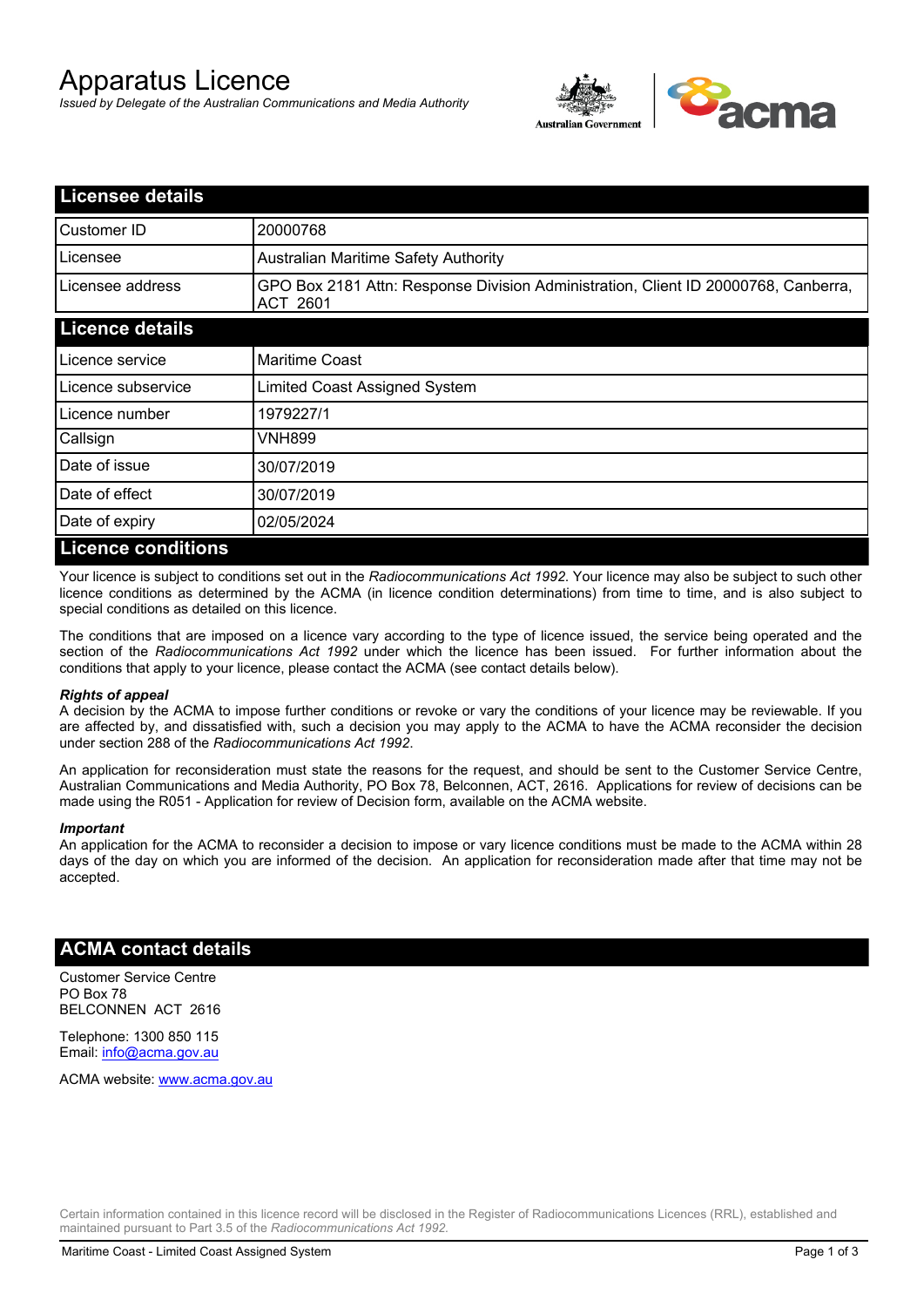# **Advisory Notes applying to licence no.: 1979227/1**

Conditions applicable to the operation of Limited Coast Assigned System authorised under this licence can be found in the Radiocommunications Licence Conditions (Apparatus Licence) Determination and the Radiocommunications Licence Conditions (Maritime Coast Licence) Determination. Copies of these determinations are available from the ACMA and from the ACMA home page (www.acma.gov.au).